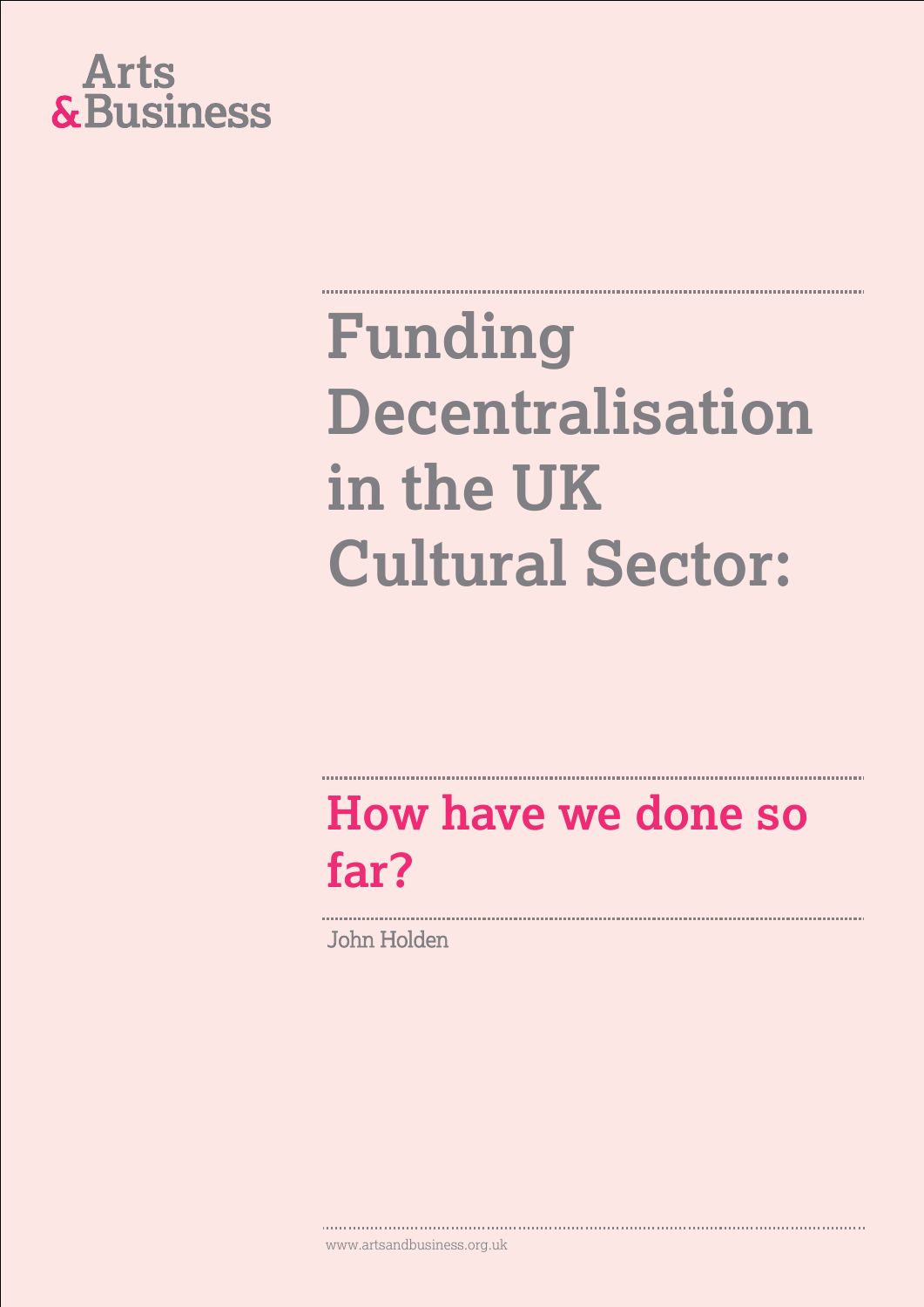

#### **Contents**

| Preface      |   |
|--------------|---|
| Colin Tweedy |   |
| Essay        | 6 |
| John Holden  |   |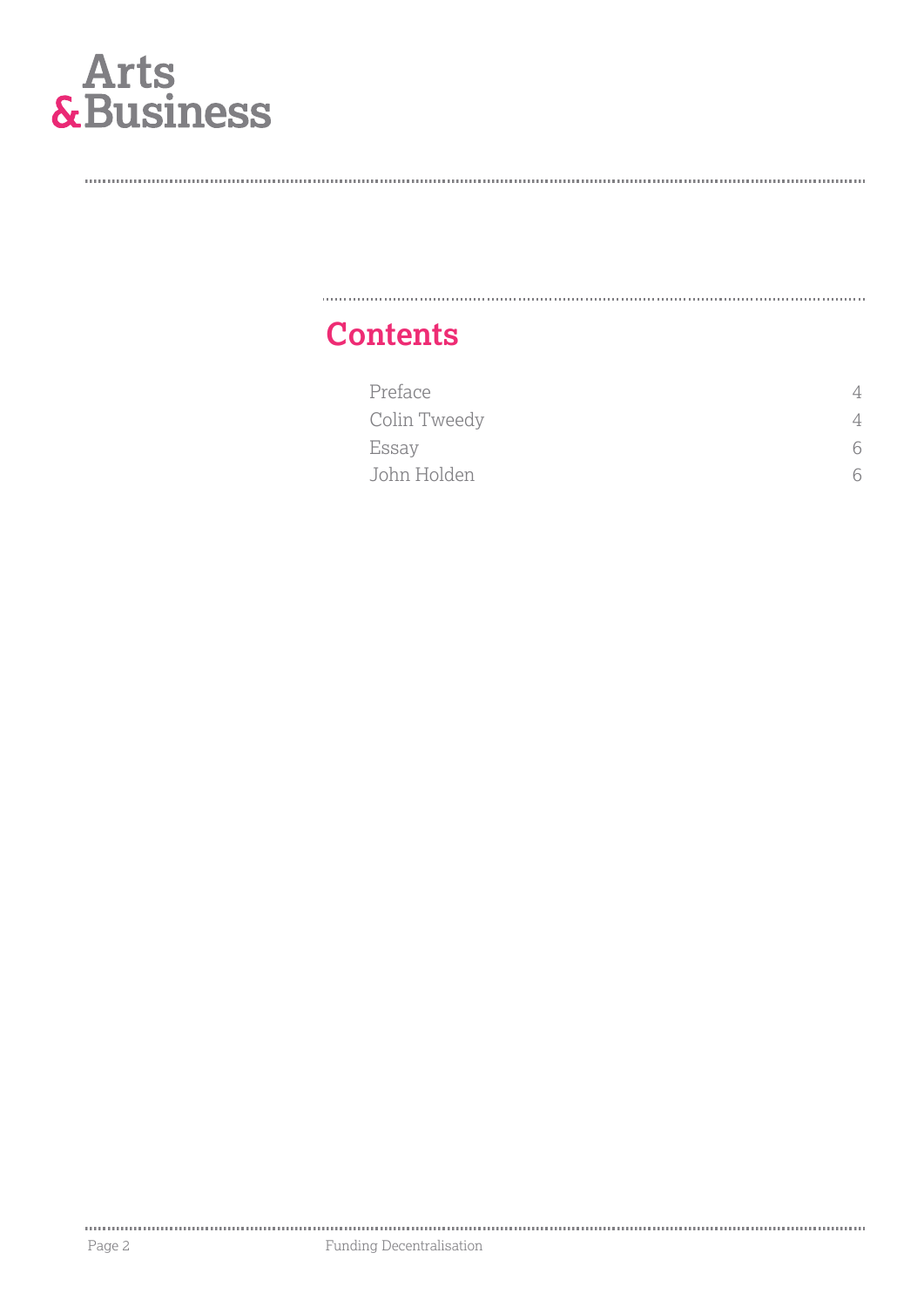

Arts & Business aspires to be the world's most successful & widespread creative network. We help business people support the arts & the arts inspire business people, because good business & great art together create a richer society.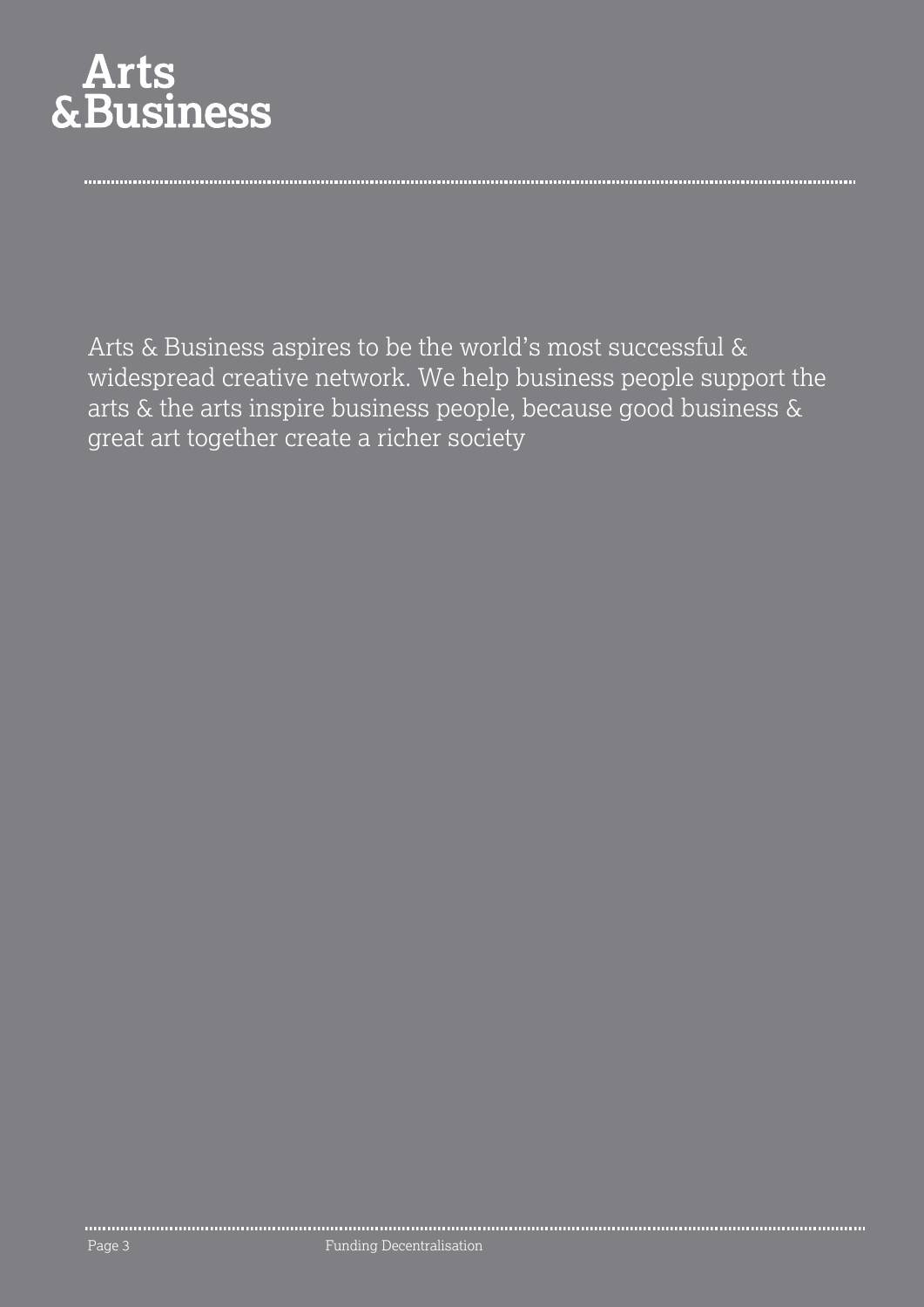### **Preface**

#### **Colin Tweedy**

John Holden is Head of Culture at Demos and a visiting Professor at City University. He has Masters Degrees in law and art history and is the author of an influential body of work on cultural value and on leadership.

I find myself referring to his ideas more and more. He is always able to add energy and verve to the case for public cultural subsidy (which can become a sterile debate) but what does he believe the role of the cultural sector to be?

Two of his most recent publications in particular have caught my eye and had significant policy implications: Capturing Cultural Value (2004) and Cultural Value and the Crisis of Legitimacy (2006). In the latter booklet, Holden made it clear that the instrumental, intrinsic and institutional arguments for cultural value are best seen as different ways of looking at the same thing. For the sake of simplicity he expresses the three elements that combine Cultural Value in the shape of an equilateral triangle, one I rarely draw, but often quote.

He explains why culture is valuable and as always his ideas encourage courageous, confident and radical thinking. Why should we fund culture? Because the public wants it. Why fund it more? Because the public wants it more.

Holden recognises that A&B has helped to shape this conversation in the arts and through this piece he has helped us provide a more extensive arsenal of debate.

These are challenging times for arts and business relationships. The corporate door is often neither open nor closed — but necessity, in difficult times, becomes the mother of invention. What can we do to help? The common ground is people. The priority need is to find and articulate the benefits of the arts, not the funding arguments. This has been A&Bs approach, focusing on people and involvement, not purely money.

It seems there is a need for multiple solutions to complex challenges. Arts & Business always welcomes views to shake up the debate around art funding that have dogged culture for the past 30 years. The arts should never be put in some little corner. We all have to work to a basic assumption that they are central to the social debate. British politicians have often failed to be explicit about their interest in and support for culture. The public remain far ahead of both politicians and the media in their active support for culture.

I am pleased that Holden sees a lot that is good in the current funding ecology of UK culture; his overall prognosis is fairly healthy. As many would suspect, his conclusion focuses on the need for the arts to diversify their income streams. Old news perhaps; but I note that it is the urgency of this task that we all need to listen to and take heed. The time is for action.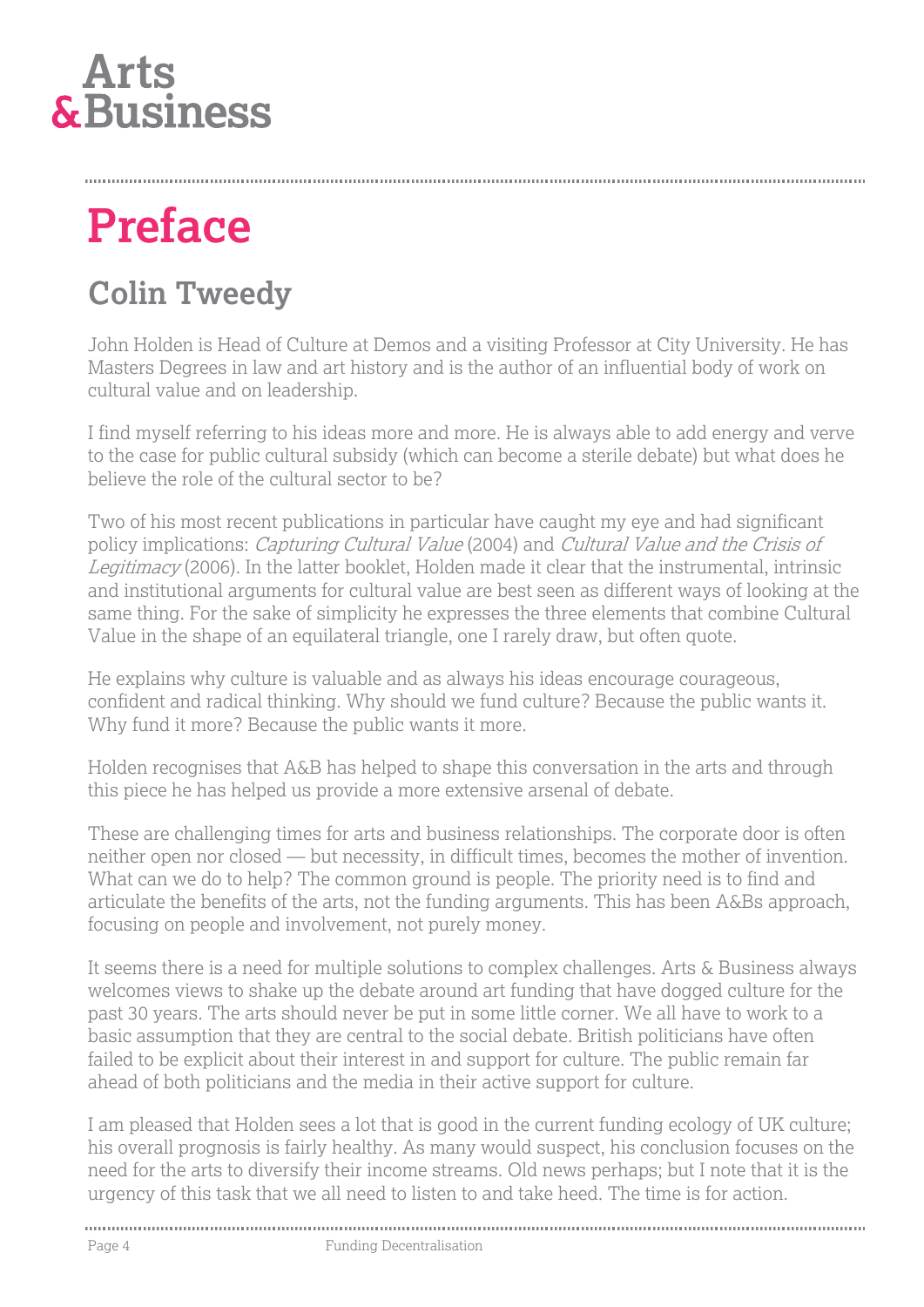We of course welcome your views on the content of John Holden's essay or other aspects of this debate, please visit:

www.artsandbusiness.org.uk/futureculture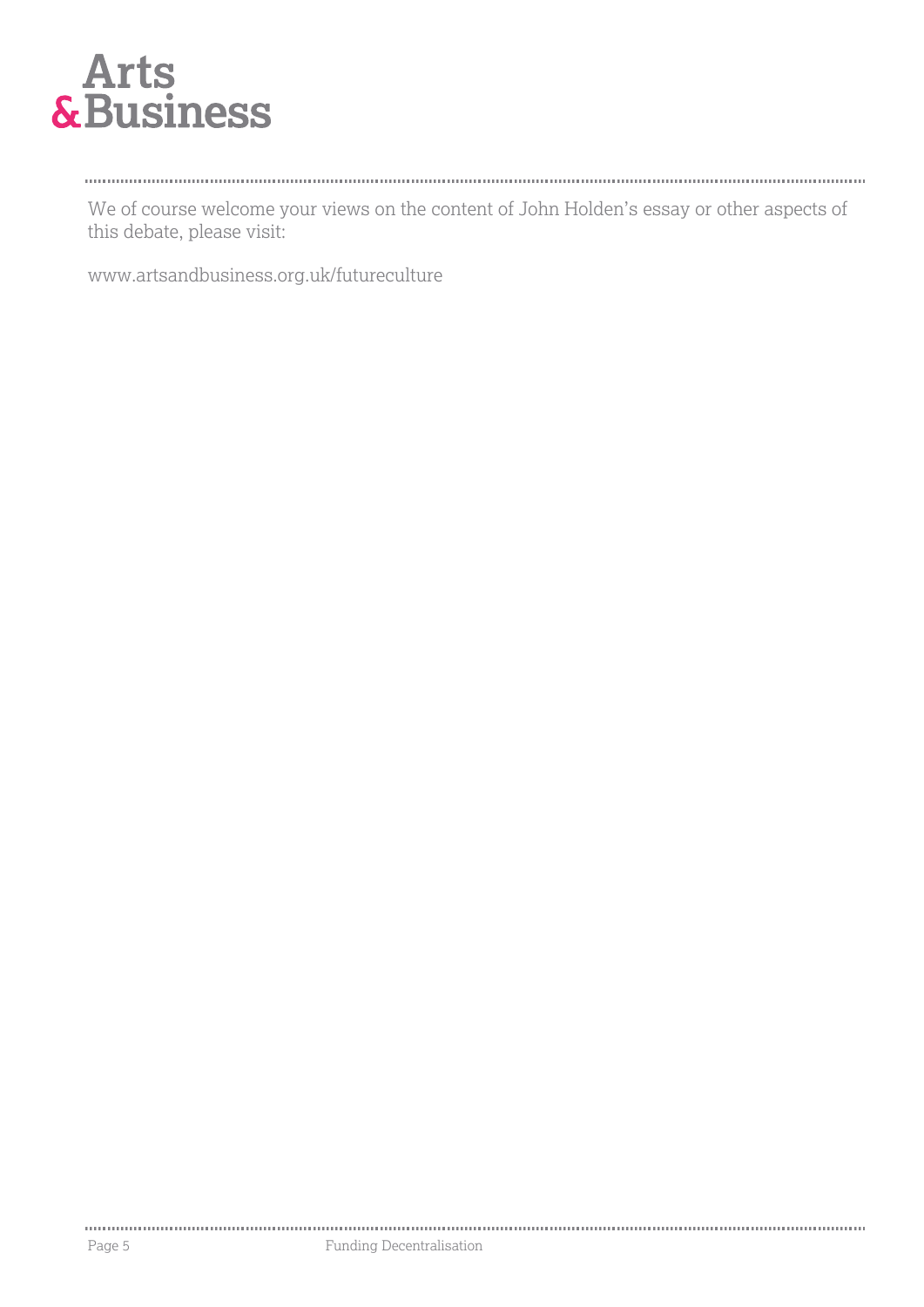### **Essay**

### **John Holden**

Seven years ago I went to a meeting about arts sponsorship in the U.K. It was held in London, and almost everyone attending was from the capital. We heard from a distinguished panel about their experiences in raising money, and there were contributions from the floor. About half an hour into the discussion the Chairman asked in despair: isn't there anyone here from outside London? So I put my hand up and said that yes, I was the Chair of an arts organisation, and that my experience of trying to find sponsorship appeared to be radically different to that of most of the other people in the room. We didn't have U.S. investment banks queuing up to sponsor shows of cutting edge art. We even found it difficult to get the companies in our town to support education work, because their corporate loyalties mostly lay in Chicago or Tokyo. Instead we were about to embark on an exercise to raise money from private individuals. "And where" asked the Chairman "is this arts organisation?" "Basingstoke" I replied, at which point the London arts crowd burst into peels of raucous laughter, and I left in disgust.

I was angry for many reasons. Underlying the laughter seemed to be an assumption not only that the art that we were involved with would be second-rate (it very definitely is not, we are a concert hall that hosts world class performers), but that the people of Basingstoke were somehow less appreciative, less entitled, less worthy, less able to enjoy culture.

Sadly, the laughter in the room confirmed that, when it comes to culture we are still a divided nation. We are divided by attitude and by geography. There are still parts of the arts world where "ordinary people" have no place. The Turner Prize winner Jeremy Deller said recently that when he curated his Folk Art Archive exhibition last year, "one reviewer said to me 'what will you say to artists who now won't be able to show at the Barbican for the next three months?' She was absolutely serious and she was shaking with anger. Like we'd taken away an opportunity for proper artists $1$ ".

But what about geography? How are we doing in the nations and regions? The danger when looking at this question is to fall into the trap of turning it into a debate about taking money away from London in order to spread it more widely. This misses the point. London, for all its amour-propre, is and will remain a world-class cultural centre. It will continue to attract artists, writers, and performers from all over the world and audience demand will continue to flourish. The point about equity is not to redistribute the contents of a limited purse so as to make life worse in London. It would be folly to jeopardise London's success. The vigour of the regions is helped, not hindered, by a successful metropolis. Rather, equity is about raising expectations, and improving infrastructure, to ensure that everyone, wherever they

Page 6 Funding Decentralisation

......................................

<sup>&</sup>lt;sup>1</sup> Interview with Charlotte Higgins in The Guardian 23/12/2006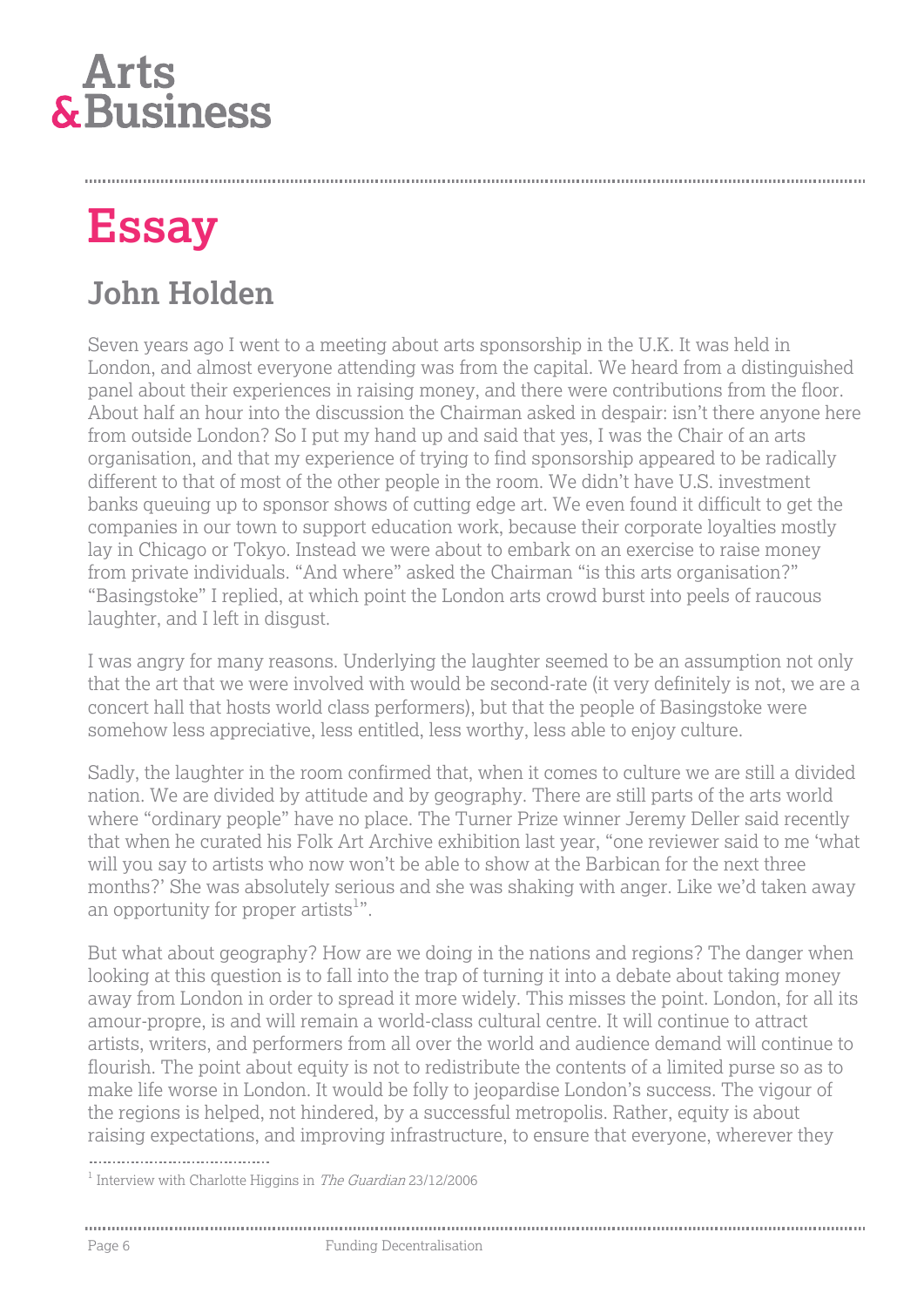live, can enjoy culture in its many forms. It is about refilling the purse from whatever sources can be found to replenish it.

Over the last ten years very significant funding streams have transformed the cultural landscape throughout the country, and significantly benefited the regions. The National Lottery provided an enormous boost — repairing and refurbishing ancient buildings, creating new galleries and concert halls and funding new arts activities. The lottery distributors have been assiduous in spreading their benefit throughout the land; the Heritage Lottery Fund for example has given money to projects in every local authority area. On top of that, after years of cuts and standstill, central government boosted arts spending in 2000 — Arts Council England getting £100 million more — and again the regions felt the benefit. The National companies have done more and more to meet their responsibilities outside the capital, while one of the most successful initiatives in the museum world has been the introduction of Renaissance in the Regions. Some Local Authorities have demonstrated admirable leadership and enhanced their communities through their understanding of the importance of culture. Gateshead in the North East built the Sage and Baltic; Hampshire County Council invested in new Discovery Centres. The response of the public and of artists has been such that the Arts Council can, with justification, speak of the contemporary cultural climate in the UK as a golden age.

#### "The vigour of the regions is helped, not hindered by a successful metropolis"

But there are many signs that this achievement is now under threat, and particularly in the regions. The forthcoming financial settlement from central government is widely expected to be harsh — and that in spite of all the evidence not only linking a thriving culture to a thriving economy, but showing ever-increasing public demand for culture — "Cultural heritage" ranks top of the things of which people in Britain are most proud<sup>2</sup>. At local authority level, the budgetary dynamics are unwittingly producing a situation where some towns and counties are likely to make savage cuts in their funding for culture<sup>3</sup>. And in terms of private sector support, most of it continues to flow to a very small number of large institutions, and 78% goes to London.

<sup>2</sup> Yougov poll December 2006

<sup>3</sup> Holden, J. *Local Authorities: a change in the cultural climate?* Demos 2006

Page 7 Funding Decentralisation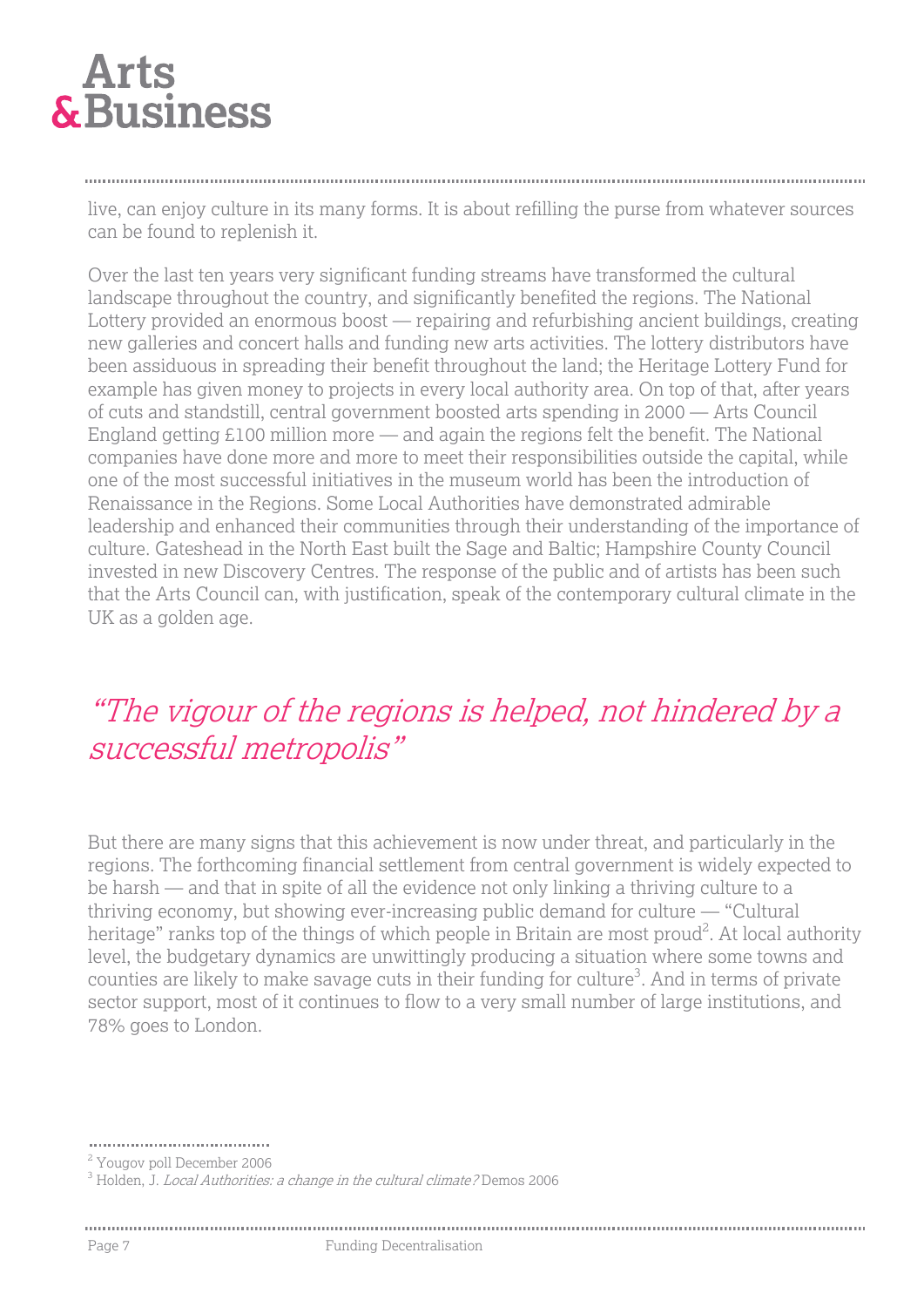#### "Some local authorities have demonstrated admirable leadership and enhanced their communities through their understanding of the importance of culture."

Historically, the nations and regions have always had a vigorous cultural life. From municipal museums in the industrial cities of Scotland and the North, to mutually funded workingmen's libraries in Cornwall, from concert subscription series in Manchester to Eisteddfods in Wales, there is a long and honourable tradition of civic pride, self-expression, communal gathering and individual generosity.

But, when it came to culture, the post-war welfare-state settlement was unabashedly metropolitan and patrician: ballet, opera, theatre, and old masters were the order of the day. In 1951 the Secretary-General of the Arts Council could say with pride that the Arts Council was interested in funding "few, but roses" — and the rose garden was located pretty much within walking distance of Trafalgar Square. Indeed in the 1950s concern for the regions went backwards, as the Arts Council gradually closed its few regional offices.

The first questioning of that policy came with the publication, in 1959, of *Help for the Arts*, better known as the Bridges report, which described support for the arts in the UK as "rather scrappy and patchy"<sup>4</sup>. Of particular concern were the new towns, where overspill communities from the big, bombed cities were built without much thought to culture at all. In Harlow a group of activist citizens took matters into their own hands and banded together to demand a theatre.

But a more systemic response was required, and it was the third sector, in the form of the Gulbenkian Foundation, that provided seed money for the Regional Arts Associations that came into being in the 1960s, organised through the combined initiative of local government and arts organisations. These Regional Arts Associations eventually turned themselves into individually governed and constituted Regional Arts Boards, with core funding from the Arts Council of Great Britain. In 2002 they were taken in-house by Arts Council England and became regional offices of that organisation. In parallel with this development, and as a consequence of devolution, Wales and Scotland established their own Arts Councils.

Until relatively recently then, most of the funding and support for the settled structures of culture (such as libraries, museums and concert halls) came from local authorities, while much of the impetus, and money, for cultural expansion and innovation came from trusts and foundations. Central government and the arms' length funding bodies concentrated most of

<sup>&</sup>lt;sup>4</sup> Hewison R and Holden J, Experience and Experiment: the UK Branch of the Gulbenkian Foundation 1956-2006, Gulbenkian Foundation, 2006, p47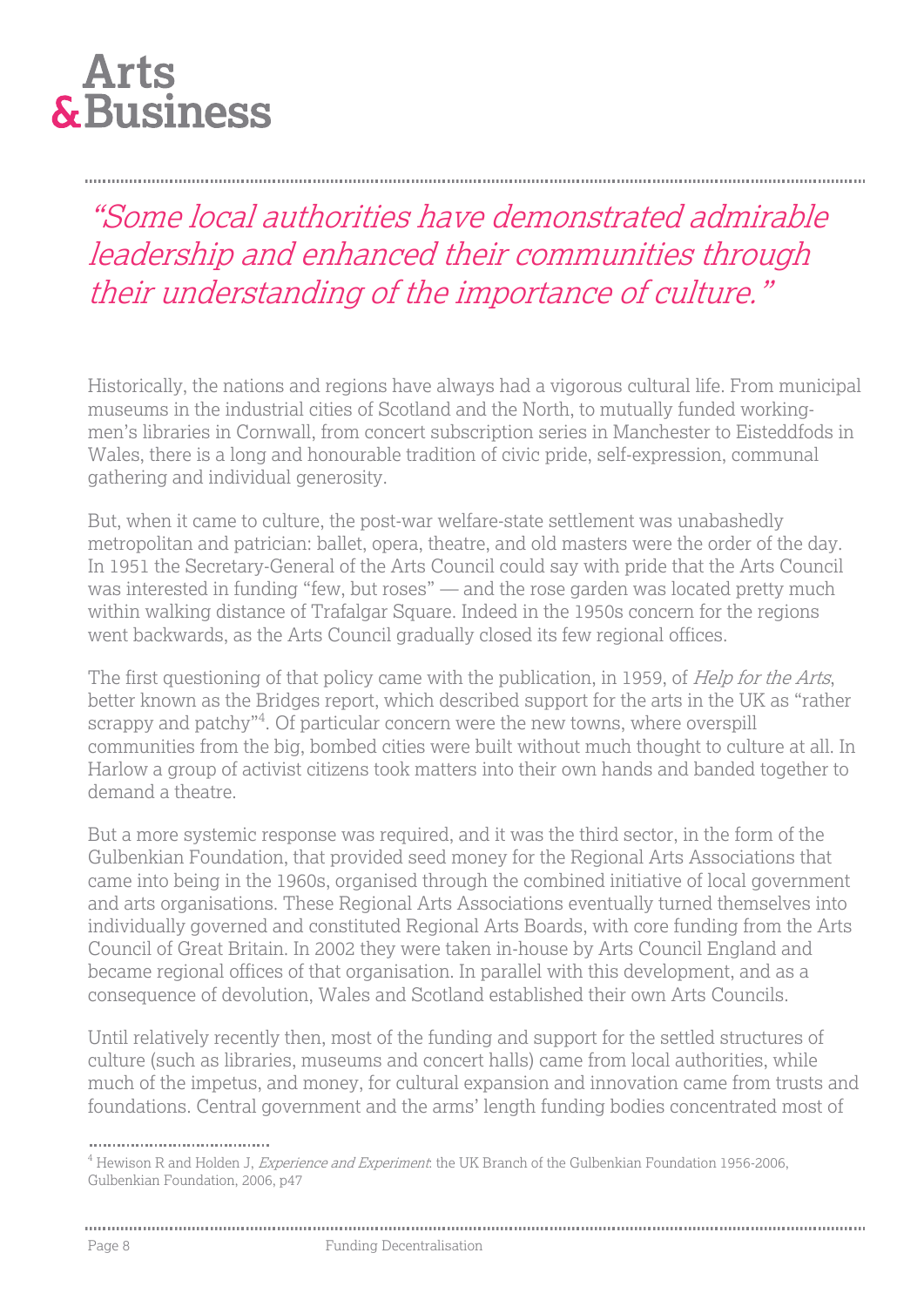### **Arts** & Business

their resources on the National museums and performing arts companies, and on a small number of high-end regional theatres and galleries.

Business sponsorship is a phenomenon that is only thirty years old. It is questionable whether it should be thought of as a funding stream for culture at all, as sponsorship is a commercial transaction where the business is purchasing a set of services or goodwill in return for payment<sup>5</sup>. No-one would describe a fee paid by a company to its advertising agency as sponsorship, so why use the word in the cultural context? Business donations, by contrast, can be described as funding, but amount to only £14 million. At a time when corporate profitability is historically higher than it has ever been, at 14.7% in the second quarter of 2006<sup>6</sup>, business giving to the arts has fallen. Business support for the arts is also notoriously fickle. Mergers and takeovers, or sudden dips in profitability can radically alter a company's willingness to sponsor or donate, and very few relationships last over the longterm. Public sector funding tends to be much more stable — though sometimes to the damaging point of inertia.

To bring us up to date, the most recent phenomenon in arts funding is the growth of giving by individuals, and trusts and foundations. This is an area that looks to be full of promise. While business sponsorship and donations appear to have reached a plateau, and fluctuate around the £150 million mark, individuals and trusts taken together (and many trusts are simply an efficient and effective means of organising individual giving) are showing strong growth.

Culture, then, is funded from a multiplicity of sources. Let us not forget that the biggest and most important slice of the cake is from the box office. Almost three quarters of the population attend or participate in the  $arts^7$ , and many spend their own money to do so. Next is money from central government and National Lottery distributors. Then there is local government, followed by the private sector in the form of money from businesses, individual donors, and Trusts and Foundations.

Finding completely accurate figures for all these funding streams is impossible. Virtually all the statistics are estimates, calculated by extrapolating from samples, and samples, moreover, that change their make-up year by year. On top of that it is difficult to get comparators from the same time periods. Nevertheless, the figures, while approximate, show the relative size of each constituent part (see Appendix — Table 1).

These figures in Table 1 show the mixed economy of cultural funding in the UK. What they do not show, is what this means for people working in the arts and culture in the regions. The first thing to realise is that each group of funders tends to play a different role. In the regions the bedrock will most likely come from local authorities. Only the largest companies will have

......................................

<sup>&</sup>lt;sup>5</sup> Sponsorship attracts VAT, so it is clear that the tax authorities treat it as the purchase of a service

<sup>6</sup> www.statistics.gov.uk/cci/nugget.asp?id=196, accessed 20/12/2006

 $7$  Hewitt, P. "Arts, value and national life" in *NCA news*, Issue 74, p9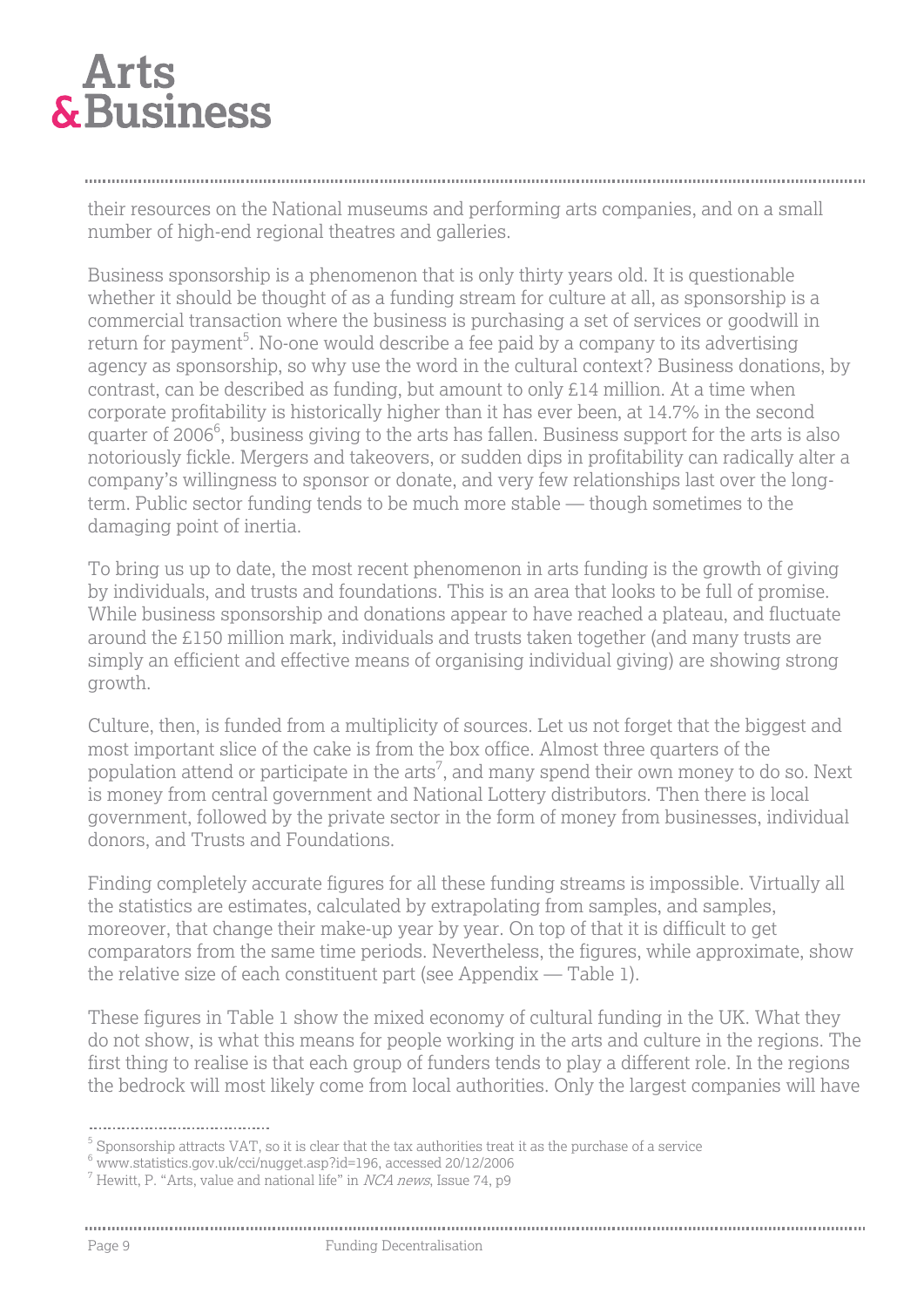dealings directly with central government. The smallest may have little to do with any of the ndpbs<sup>8</sup>. Only a rare handful will rely solely on private funding.

Local authorities tend to fund the unglamorous but essential parts of the cultural ecology. They maintain buildings, they support community facilities, and they are very often the first port of call for those seeking public funding for their first steps in the cultural world. They are also the major providers of revenue funding, that category of essential, regular income that makes everything else — all the 'project funded' work — possible. It is therefore very worrying that a Local Government Association report tells us that nationally "revenue (funding for 2005/06) is budgeted to fall significantly, by over one-fifth (21 per cent) from the outturn figure for 2004/05. Revenue funding is often critical in supporting operational service delivery, and a decrease of this magnitude may have a considerable impact on local authority cultural services activities<sup>9</sup>."

At local authority level most cultural spending is discretionary — the exceptions are libraries and the basic maintenance of historic buildings in the authorities' ownership. Thus when council spending is squeezed, as it is in some parts of the country, and as it will be more and more as the repayments of Private Finance Initiatives begin to bite, culture will inevitably suffer. For those towns, cities and regions where this will happen — and it is impossible to predict where they will be — this is very bad news. And that is because other sources of funding provide additionality, not the basics. Funding from the Arts Council, and from private sources makes possible much of the most interesting and useful work done by cultural organisations, but businesses do not sponsor the salaries of box-office staff and cleaners they sponsor opening nights. The Arts Council cannot afford to pick up the tab for electricity bills and replacement carpets, when its remit is to promote art. The biggest threat to culture in the regions thus comes from the possibility of local authority cuts, and they will be the sort of cuts where other funders will not be willing to take on the responsibility.

#### "The Arts Council cannot afford to pick up the tab for electricity bills..."

Even though it accounts for a relatively small proportion of the mix and shows significant annual variation, private funding in the nations and regions is a significant source of revenue for culture.

<sup>8</sup> Non Departmental Public Bodies

<sup>&</sup>lt;sup>9</sup> Local Government Association/York Consulting, *The Impact of Spending Review 2004 on Local Authority Spending on* Cultural Services, p39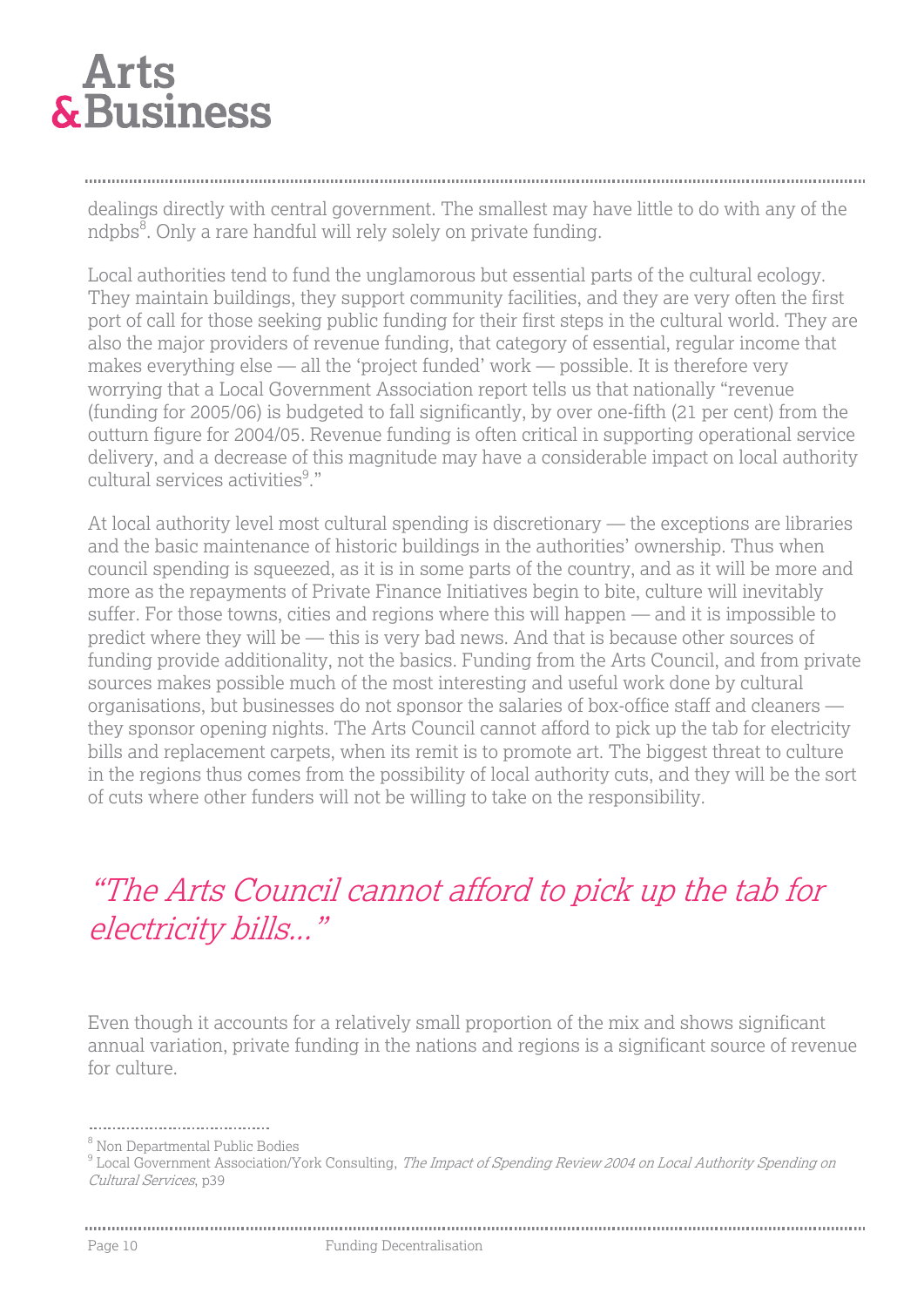Table 2 (see Appendix - Table 2) shows private investment in the nations and regions in 2005, and the percentage change from the previous year. The difference between the total shown here (£410.7 million) and the total shown in A&B's annual report for total private investment, (£529.5 million) is due to the fact that the latter figure is an estimate based on extrapolating from known data, whereas this table shows actual returns known to A&B offices.

The problem is that private investment is very concentrated. Of 745 organisations polled by A&B, total private sector income (including business, individuals and trusts) accounted for 13% of their income — but 77.3% of this went to just 1% of respondents. It appears that there is plenty of scope for cultural organisations to improve on this result. Out of total UK philanthropy (i.e. individual giving), 3.6% goes to the arts. 78% of that goes into London or National organisations. This means that culture in the regions attracts just 0.79% of total UK giving, and there must surely be an opportunity for growth here, especially since research undertaken by A&B shows that "almost 80% of arts organisations who apply for private funding get it."<sup>10</sup>

#### "The danger when looking at this question is to turn it into a debate about taking money away from London."

What conclusions can we draw from all of this information? There is much positive news. The transformation of the national cultural infrastructure through Lottery funding, the concern shown by national governments and their funding bodies for regional agenda, widespread and growing public demand for culture throughout the country — these are all things to celebrate. In about the last fifteen years our lives have been enriched by a healthy cultural ecology where the private art market, local authority leadership, individual philanthropy, the teaching in art schools, central government commitment, and the boom in the creative industries have combined in a rich mix.

It would be folly to undermine this ecology, but there are many signs that that is exactly what is about to happen. The next round of the Comprehensive Spending Review is widely believed to involve cuts for culture. Local Authority spending on culture, whilst healthy in some places, appears to be nearing crisis in others<sup>11</sup>. Private giving remains highly concentrated in London, and to a small number of recipients.

 $10$  Tweedy, C. Arts and business, in *NCA news*, Issue 74, p8

 $11$  Holden, J Local Authorities: a change in the cultural climate? Demos, 2006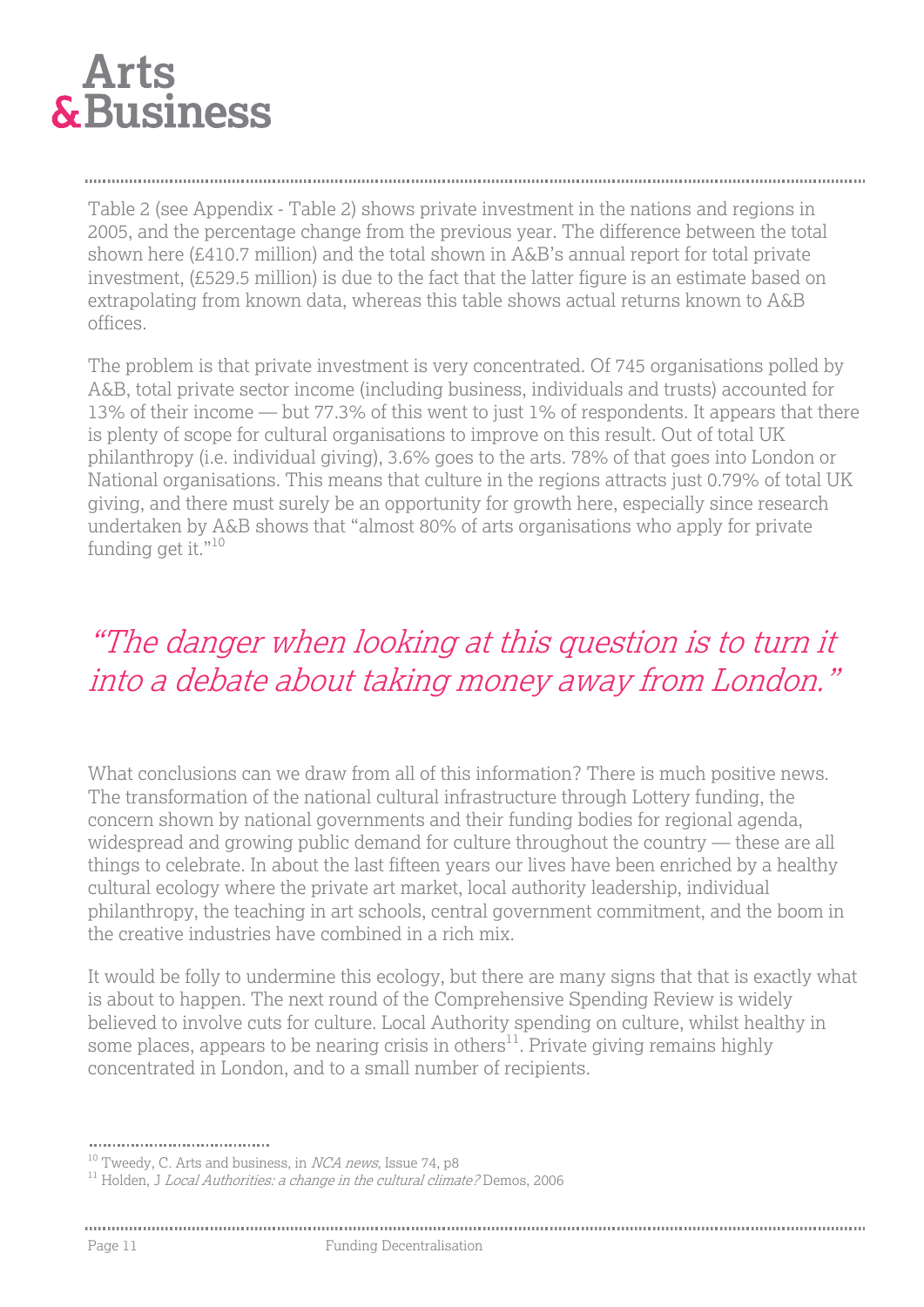

#### 

What this means for cultural organisations in the nations and regions is that they will have to do everything in their power to diversify their income streams. For many of them, hearing this will be nothing new. What is new is the urgency of the task; and what remains unknown is whether, if public sector funding decreases, other sources will fill the gap.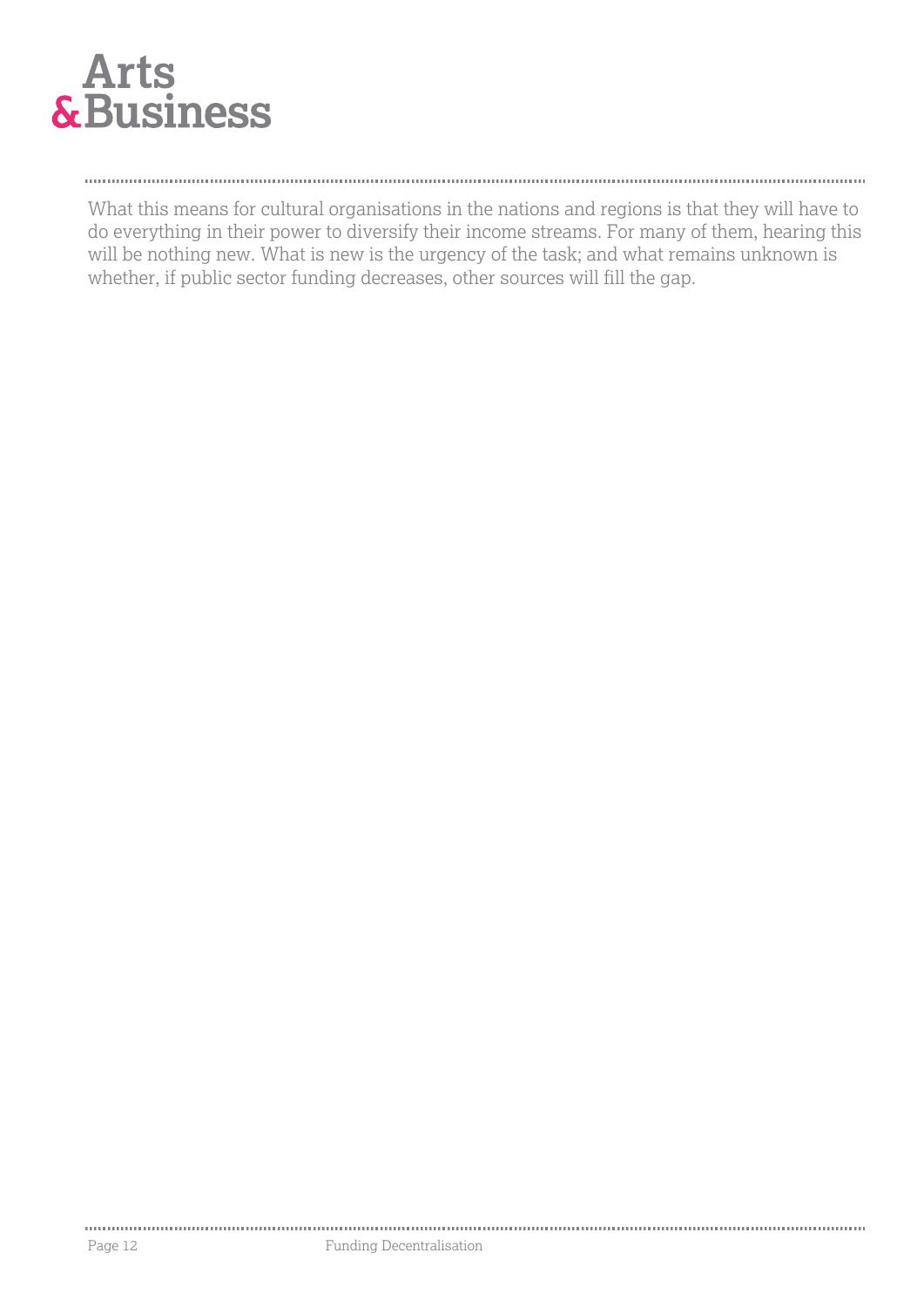#### **Appendix – Table 1**

| <b>£millions</b> |
|------------------|
| 545              |
| 418              |
| 158              |
|                  |
| 60               |
| 25               |
| 210              |
| 350              |
| 40               |
| 1,810            |
|                  |
| 400              |
| 975              |
| 1,375            |
|                  |
| 155              |
| 250              |
| 100              |
| 4                |
| 510              |
|                  |

...................................... <sup>12</sup> DCMS 2006 Annual report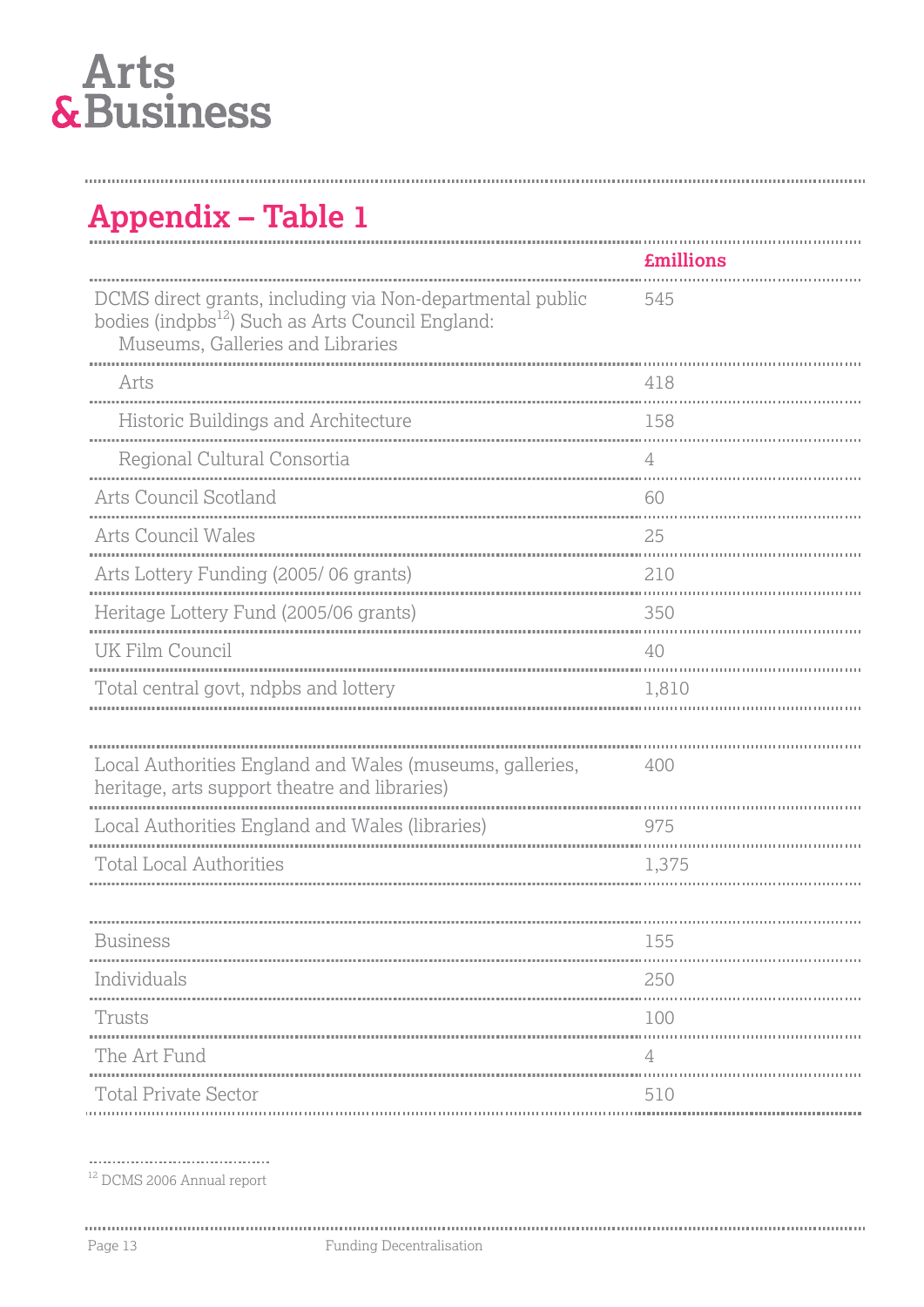#### **Table 2**

| <b>Arts and Business Region</b> | 2005/06<br><b>£millions</b> | Y2Y (%)<br>04/05 to 05/06 - Normal |
|---------------------------------|-----------------------------|------------------------------------|
| Yorkshire                       | £6.1                        | $-30.4%$                           |
| West Midlands                   | £8.2                        | $-39.2%$                           |
| Wales                           | £7.5                        | $-27.9%$                           |
| South West                      | £12.1                       | 56.5%                              |
| South East                      | £15.9                       | $-1.8\%$                           |
| Scotland                        | £22.2                       | $-10.6%$                           |
| Northern Ireland                | £2.1                        | $-28.4%$                           |
| North West                      | £9.8                        | $-9.6%$                            |
| North East                      | £11.1                       | 52.6%                              |
| London                          | £304.9                      | 3.5%                               |
| East Midlands                   | £3.7                        | 25.6%                              |
| East                            | £7.1                        | $-35.3%$                           |
| Total                           | £410.7                      |                                    |